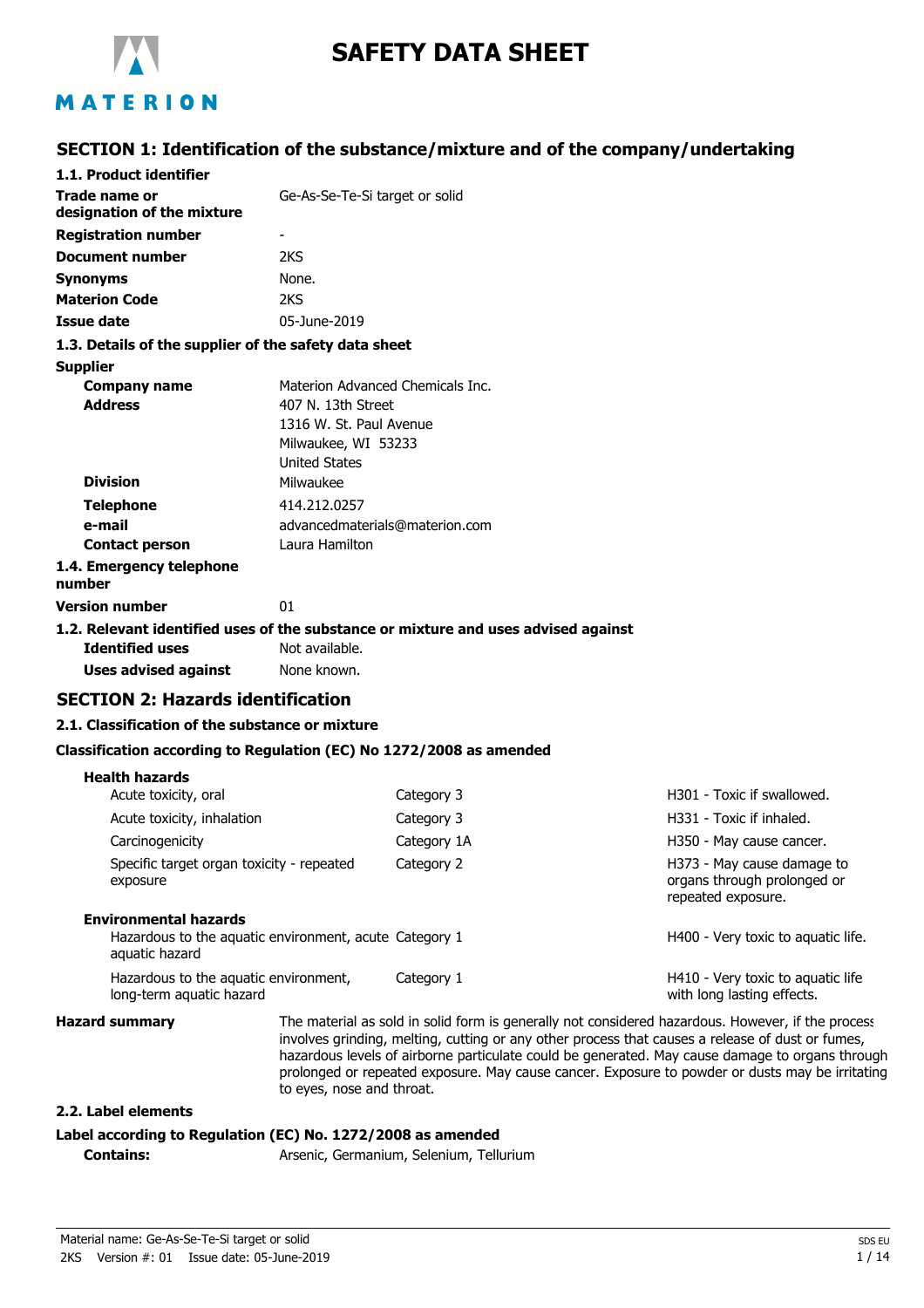

| <b>Signal word</b>                                                                                                       | Danger                                                                                                                                                                                                                                                                                                                                                                                                                                                                 |
|--------------------------------------------------------------------------------------------------------------------------|------------------------------------------------------------------------------------------------------------------------------------------------------------------------------------------------------------------------------------------------------------------------------------------------------------------------------------------------------------------------------------------------------------------------------------------------------------------------|
| <b>Hazard statements</b>                                                                                                 |                                                                                                                                                                                                                                                                                                                                                                                                                                                                        |
| H301<br>H331<br>H350<br>H373                                                                                             | The material as sold in solid form is generally not considered hazardous. However, if the process<br>involves grinding, melting, cutting or any other process that causes a release of dust or fumes,<br>hazardous levels of airborne particulate could be generated.<br>Toxic if swallowed.<br>Toxic if inhaled.<br>May cause cancer.<br>May cause damage to organs through prolonged or repeated exposure.                                                           |
| H400                                                                                                                     | Very toxic to aquatic life.                                                                                                                                                                                                                                                                                                                                                                                                                                            |
| H410                                                                                                                     | Very toxic to aquatic life with long lasting effects.                                                                                                                                                                                                                                                                                                                                                                                                                  |
| <b>Precautionary statements</b>                                                                                          |                                                                                                                                                                                                                                                                                                                                                                                                                                                                        |
| <b>Prevention</b>                                                                                                        |                                                                                                                                                                                                                                                                                                                                                                                                                                                                        |
| P201<br>P202<br>P <sub>260</sub><br>P <sub>264</sub><br>P270<br>P271<br>P273<br>P280<br><b>Response</b><br>$P301 + P310$ | Obtain special instructions before use.<br>Do not handle until all safety precautions have been read and understood.<br>Do not breathe dust.<br>Wash thoroughly after handling.<br>Do not eat, drink or smoke when using this product.<br>Use only outdoors or in a well-ventilated area.<br>Avoid release to the environment.<br>Wear protective gloves/protective clothing/eye protection/face protection.<br>IF SWALLOWED: Immediately call a POISON CENTRE/doctor. |
| P330<br>$P304 + P340$<br>P311<br>P391                                                                                    | Rinse mouth.<br>IF INHALED: Remove person to fresh air and keep comfortable for breathing.<br>Call a POISON CENTRE/doctor.<br>Collect spillage.                                                                                                                                                                                                                                                                                                                        |
| <b>Storage</b>                                                                                                           |                                                                                                                                                                                                                                                                                                                                                                                                                                                                        |
| $P403 + P233$<br>P405                                                                                                    | Store in a well-ventilated place. Keep container tightly closed.<br>Store locked up.                                                                                                                                                                                                                                                                                                                                                                                   |
| <b>Disposal</b>                                                                                                          |                                                                                                                                                                                                                                                                                                                                                                                                                                                                        |
| P501                                                                                                                     | Dispose of contents/container in accordance with local/regional/national/international regulations.                                                                                                                                                                                                                                                                                                                                                                    |
| <b>Supplemental label</b><br>information                                                                                 | None.                                                                                                                                                                                                                                                                                                                                                                                                                                                                  |
| 2.3. Other hazards                                                                                                       | None known.                                                                                                                                                                                                                                                                                                                                                                                                                                                            |

# **SECTION 3: Composition/information on ingredients**

**3.2. Mixtures**

**General information**

| <b>Chemical name</b>   | $\frac{0}{0}$<br>No.                                                                                 | CAS-No. / EC REACH Registration No. Index No. |                      | <b>Notes</b> |
|------------------------|------------------------------------------------------------------------------------------------------|-----------------------------------------------|----------------------|--------------|
| Arsenic                | 7440-38-2<br>231-148-6                                                                               |                                               | $033 - 001 - 00 - X$ |              |
| <b>Classification:</b> | Acute Tox. 3;H301, Acute Tox. 3;H331, Carc. 1A;H350, Aquatic Acute 1;H400, Aquatic<br>Chronic 1;H410 |                                               |                      |              |
| Germanium              | 7440-56-4<br>231-164-3                                                                               |                                               |                      |              |
| <b>Classification:</b> |                                                                                                      |                                               |                      |              |
| Selenium               | 7782-49-2<br>231-957-4                                                                               |                                               | 034-001-00-2         |              |
| <b>Classification:</b> | Acute Tox. 3; H301, Acute Tox. 3; H331, STOT RE 2; H373                                              |                                               |                      |              |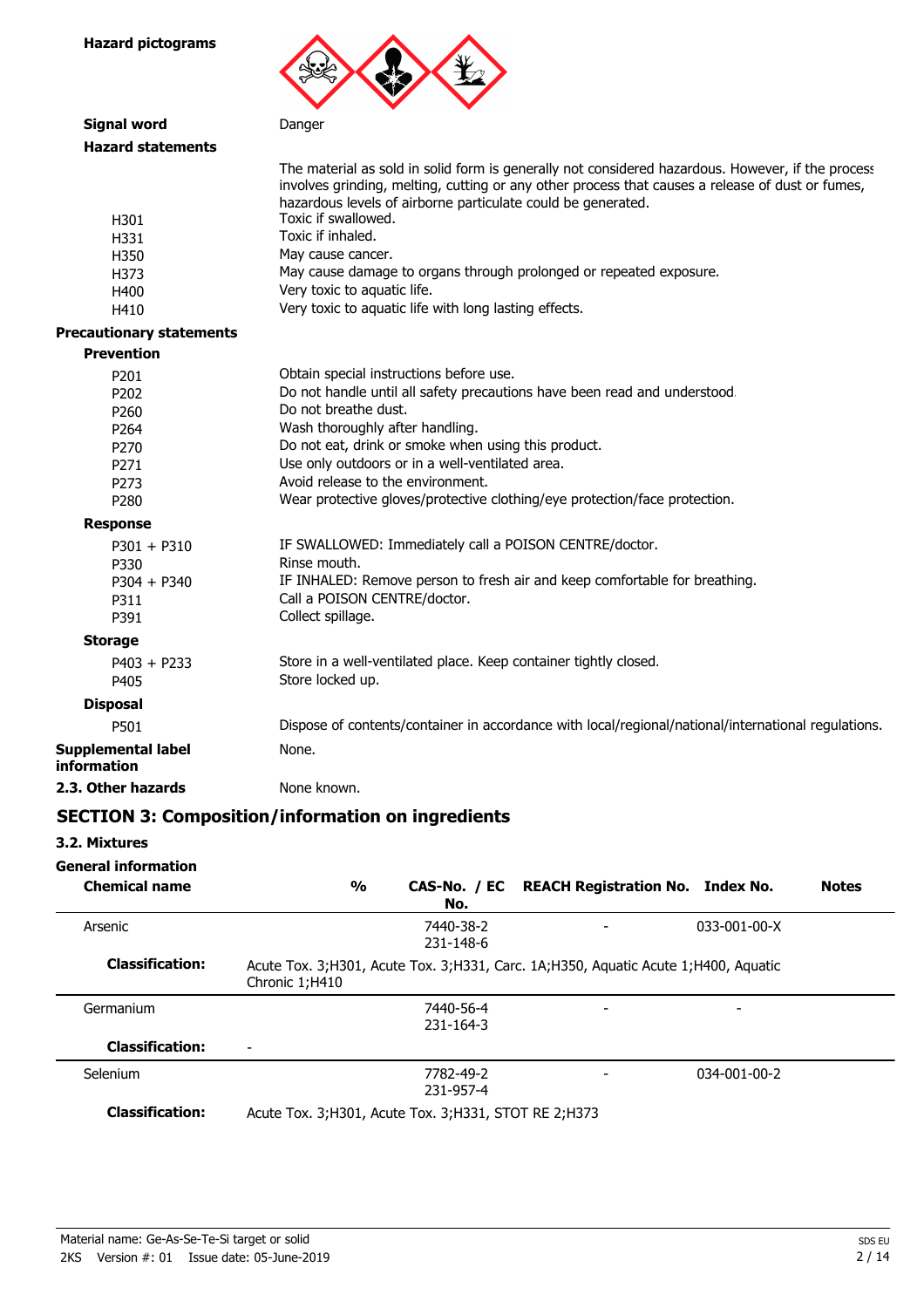| <b>Chemical name</b>                                                                                                                                                                                                                                                                                                                |                   | $\frac{0}{0}$     | No.                                         | CAS-No. / EC REACH Registration No. Index No.                                                                                                                                                                                                                                                                                                                                                                    | <b>Notes</b> |
|-------------------------------------------------------------------------------------------------------------------------------------------------------------------------------------------------------------------------------------------------------------------------------------------------------------------------------------|-------------------|-------------------|---------------------------------------------|------------------------------------------------------------------------------------------------------------------------------------------------------------------------------------------------------------------------------------------------------------------------------------------------------------------------------------------------------------------------------------------------------------------|--------------|
| Tellurium                                                                                                                                                                                                                                                                                                                           |                   |                   | 13494-80-9<br>236-813-4                     |                                                                                                                                                                                                                                                                                                                                                                                                                  |              |
| <b>Classification:</b>                                                                                                                                                                                                                                                                                                              | Acute Tox. 3;H301 |                   |                                             |                                                                                                                                                                                                                                                                                                                                                                                                                  |              |
| Other components below reportable<br>levels                                                                                                                                                                                                                                                                                         |                   | $\leq 1$          |                                             |                                                                                                                                                                                                                                                                                                                                                                                                                  |              |
| List of abbreviations and symbols that may be used above                                                                                                                                                                                                                                                                            |                   |                   |                                             |                                                                                                                                                                                                                                                                                                                                                                                                                  |              |
| #: This substance has been assigned Union workplace exposure limit(s).<br>M: M-factor<br>PBT: persistent, bioaccumulative and toxic substance.<br>vPvB: very persistent and very bioaccumulative substance.<br>All concentrations are in percent by weight unless ingredient is a gas. Gas concentrations are in percent by volume. |                   |                   |                                             |                                                                                                                                                                                                                                                                                                                                                                                                                  |              |
| <b>Composition comments</b>                                                                                                                                                                                                                                                                                                         |                   |                   |                                             | The full text for all H-statements is displayed in section 16.                                                                                                                                                                                                                                                                                                                                                   |              |
| <b>SECTION 4: First aid measures</b>                                                                                                                                                                                                                                                                                                |                   |                   |                                             |                                                                                                                                                                                                                                                                                                                                                                                                                  |              |
| <b>General information</b>                                                                                                                                                                                                                                                                                                          |                   |                   |                                             | IF exposed or concerned: Get medical advice/attention. If you feel unwell, seek medical advice<br>(show the label where possible). Show this safety data sheet to the doctor in attendance.                                                                                                                                                                                                                      |              |
| 4.1. Description of first aid measures                                                                                                                                                                                                                                                                                              |                   |                   |                                             |                                                                                                                                                                                                                                                                                                                                                                                                                  |              |
| <b>Inhalation</b>                                                                                                                                                                                                                                                                                                                   |                   |                   |                                             | Remove victim to fresh air and keep at rest in a position comfortable for breathing. Oxygen or<br>artificial respiration if needed. Do not use mouth-to-mouth method if victim inhaled the substance.<br>Induce artificial respiration with the aid of a pocket mask equipped with a one-way valve or other<br>proper respiratory medical device. Call a poison center or doctor/physician.                      |              |
| <b>Skin contact</b>                                                                                                                                                                                                                                                                                                                 |                   | Rinse with water. |                                             |                                                                                                                                                                                                                                                                                                                                                                                                                  |              |
| <b>Eye contact</b>                                                                                                                                                                                                                                                                                                                  |                   |                   |                                             | Do not rub eyes. Rinse with water. Get medical attention if irritation develops and persists.                                                                                                                                                                                                                                                                                                                    |              |
| <b>Ingestion</b>                                                                                                                                                                                                                                                                                                                    |                   | medical device.   |                                             | Call a physician or poison control centre immediately. Do not induce vomiting without advice from<br>poison control center. If vomiting occurs, keep head low so that stomach content doesn't get into<br>the lungs. Do not use mouth-to-mouth method if victim ingested the substance. Induce artificial<br>respiration with the aid of a pocket mask equipped with a one-way valve or other proper respiratory |              |
| 4.2. Most important<br>symptoms and effects, both<br>acute and delayed                                                                                                                                                                                                                                                              |                   | chronic effects.  |                                             | Headache. Dusts may irritate the respiratory tract, skin and eyes. Prolonged exposure may cause                                                                                                                                                                                                                                                                                                                  |              |
| 4.3. Indication of any<br>immediate medical attention<br>and special treatment<br>needed                                                                                                                                                                                                                                            |                   |                   | under observation. Symptoms may be delayed. | Provide general supportive measures and treat symptomatically. Keep victim warm. Keep victim                                                                                                                                                                                                                                                                                                                     |              |
| <b>SECTION 5: Firefighting measures</b>                                                                                                                                                                                                                                                                                             |                   |                   |                                             |                                                                                                                                                                                                                                                                                                                                                                                                                  |              |
| <b>General fire hazards</b>                                                                                                                                                                                                                                                                                                         |                   |                   | No unusual fire or explosion hazards noted. |                                                                                                                                                                                                                                                                                                                                                                                                                  |              |
| 5.1. Extinguishing media<br>Suitable extinguishing<br>media                                                                                                                                                                                                                                                                         |                   |                   | Foam. Dry powder. Carbon dioxide (CO2).     |                                                                                                                                                                                                                                                                                                                                                                                                                  |              |
| <b>Unsuitable extinguishing</b><br>media                                                                                                                                                                                                                                                                                            |                   |                   |                                             | Do not use water jet as an extinguisher, as this will spread the fire.                                                                                                                                                                                                                                                                                                                                           |              |
| 5.2. Special hazards arising<br>from the substance or<br>mixture                                                                                                                                                                                                                                                                    |                   |                   |                                             | During fire, gases hazardous to health may be formed.                                                                                                                                                                                                                                                                                                                                                            |              |
| 5.3. Advice for firefighters<br><b>Special protective</b><br>equipment for<br>firefighters                                                                                                                                                                                                                                          |                   |                   |                                             | Self-contained breathing apparatus and full protective clothing must be worn in case of fire.                                                                                                                                                                                                                                                                                                                    |              |
| <b>Special firefighting</b><br>procedures                                                                                                                                                                                                                                                                                           |                   |                   |                                             | Move containers from fire area if you can do so without risk.                                                                                                                                                                                                                                                                                                                                                    |              |
| <b>Specific methods</b>                                                                                                                                                                                                                                                                                                             |                   |                   |                                             | Use standard firefighting procedures and consider the hazards of other involved materials.                                                                                                                                                                                                                                                                                                                       |              |
| <b>SECTION 6: Accidental release measures</b>                                                                                                                                                                                                                                                                                       |                   |                   |                                             |                                                                                                                                                                                                                                                                                                                                                                                                                  |              |
| 6.1. Personal precautions, protective equipment and emergency procedures                                                                                                                                                                                                                                                            |                   |                   |                                             |                                                                                                                                                                                                                                                                                                                                                                                                                  |              |

Keep unnecessary personnel away. Keep people away from and upwind of spill/leak. Wear appropriate protective equipment and clothing during clean-up. Do not breathe dust. Ensure adequate ventilation. Local authorities should be advised if significant spillages cannot be contained. For personal protection, see section 8 of the SDS. **For non-emergency personnel**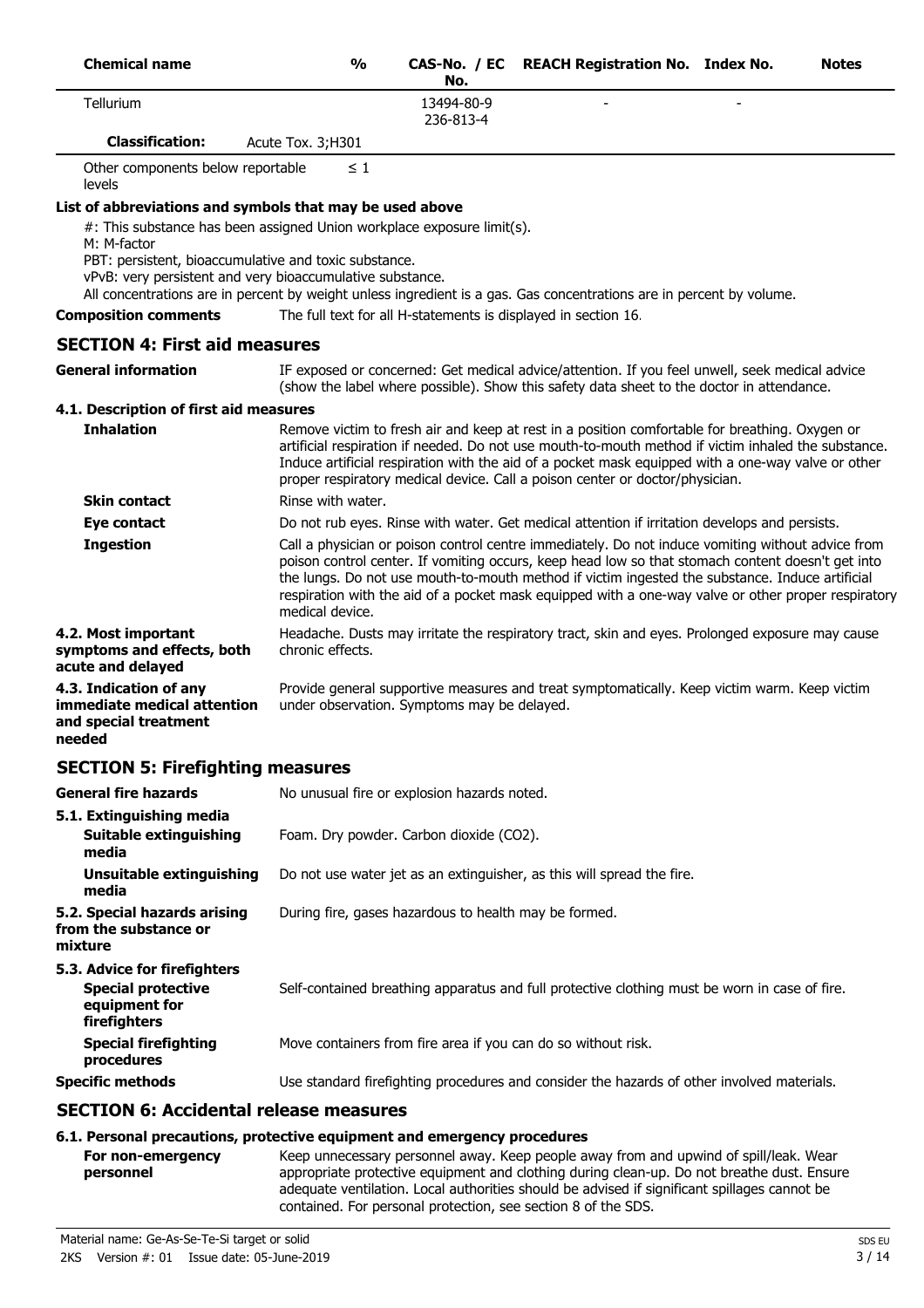| For emergency<br>responders                                  | Use personal protection recommended in Section 8 of the SDS.                                                                                                                                                                                                                                                                                                                                                                                                                                                                                                     |
|--------------------------------------------------------------|------------------------------------------------------------------------------------------------------------------------------------------------------------------------------------------------------------------------------------------------------------------------------------------------------------------------------------------------------------------------------------------------------------------------------------------------------------------------------------------------------------------------------------------------------------------|
| 6.2. Environmental<br>precautions                            | Avoid release to the environment. Inform appropriate managerial or supervisory personnel of all<br>environmental releases. Prevent further leakage or spillage if safe to do so. Avoid discharge into<br>drains, water courses or onto the ground.                                                                                                                                                                                                                                                                                                               |
| 6.3. Methods and material for<br>containment and cleaning up | Avoid dispersal of dust in the air (i.e., clearing dust surfaces with compressed air). Collect dust<br>using a vacuum cleaner equipped with HEPA filter. Prevent product from entering drains. Stop the<br>flow of material, if this is without risk.                                                                                                                                                                                                                                                                                                            |
|                                                              | Large Spills: Wet down with water and dike for later disposal. Absorb in vermiculite, dry sand or<br>earth and place into containers. Shovel the material into waste container. Following product<br>recovery, flush area with water.                                                                                                                                                                                                                                                                                                                            |
|                                                              | Small Spills: Sweep up or vacuum up spillage and collect in suitable container for disposal. Wipe up<br>with absorbent material (e.g. cloth, fleece). Clean surface thoroughly to remove residual<br>contamination.                                                                                                                                                                                                                                                                                                                                              |
|                                                              | Never return spills to original containers for re-use. Put material in suitable, covered, labeled<br>containers.                                                                                                                                                                                                                                                                                                                                                                                                                                                 |
| 6.4. Reference to other<br>sections                          | For personal protection, see section 8. For waste disposal, see section 13.                                                                                                                                                                                                                                                                                                                                                                                                                                                                                      |
| <b>SECTION 7: Handling and storage</b>                       |                                                                                                                                                                                                                                                                                                                                                                                                                                                                                                                                                                  |
| 7.1. Precautions for safe<br>handling                        | Obtain special instructions before use. Do not handle until all safety precautions have been read<br>and understood. Minimise dust generation and accumulation. Do not breathe dust. Do not taste or<br>swallow. Avoid prolonged exposure. When using, do not eat, drink or smoke. Should be handled in<br>closed systems, if possible. Use only outdoors or in a well-ventilated area. Wear appropriate<br>personal protective equipment. Wash hands thoroughly after handling. Avoid release to the<br>environment. Observe good industrial hygiene practices. |

| 7.2. Conditions for safe | Store locked up. Store in tightly closed container. Store in a well-ventilated place. Store away from |
|--------------------------|-------------------------------------------------------------------------------------------------------|
| storage, including any   | incompatible materials (see Section 10 of the SDS).                                                   |
| <i>incompatibilities</i> |                                                                                                       |

**7.3. Specific end use(s)** Not available.

## **SECTION 8: Exposure controls/personal protection**

### **8.1. Control parameters**

### **Occupational exposure limits**

### **Austria. MAK List, OEL Ordinance (GwV), BGBl. II, no. 184/2001**

| <b>Components</b>                                    | <b>Type</b> | <b>Value</b>            | <b>Form</b>         |
|------------------------------------------------------|-------------|-------------------------|---------------------|
| Selenium (CAS 7782-49-2)                             | <b>MAK</b>  | $0,1$ mg/m3             | Inhalable fraction. |
|                                                      | <b>STEL</b> | $0,3$ mg/m $3$          | Inhalable fraction. |
| Tellurium (CAS 13494-80-9)                           | MAK         | $0,1 \,\mathrm{mq/m}$ 3 | Inhalable fraction. |
|                                                      | <b>STEL</b> | $0.5 \text{ mg/m}$      | Inhalable fraction. |
| Belgium. Exposure Limit Values.<br><b>Components</b> | <b>Type</b> | <b>Value</b>            |                     |
| Arsenic (CAS 7440-38-2)                              | <b>TWA</b>  | $0,01 \text{ mg/m}$ 3   |                     |
| Selenium (CAS 7782-49-2)                             | <b>TWA</b>  | $0.2 \text{ mg/m}$      |                     |
| Silicon (CAS 7440-21-3)                              | <b>TWA</b>  | $10$ mg/m $3$           |                     |
| Tellurium (CAS 13494-80-9)                           | <b>TWA</b>  | $0,1$ mg/m3             |                     |

#### **Bulgaria. OELs. Regulation No 13 on protection of workers against risks of exposure to chemical agents at work Components** Type

| . 7.7      | .                      |
|------------|------------------------|
| TWA        | $0,05 \,\mathrm{mg/m}$ |
| <b>TWA</b> | $0.2 \text{ mg/m}$     |
| <b>TWA</b> | $0.1 \text{ mg/m}$     |
|            |                        |

#### **Croatia. Dangerous Substance Exposure Limit Values in the Workplace (ELVs), Annexes 1 and 2, Narodne Novine, 13/09**

| <b>Components</b>        | Type       | Value                 | Form |
|--------------------------|------------|-----------------------|------|
| Arsenic (CAS 7440-38-2)  | <b>MAC</b> | $0,1 \,\mathrm{mg/m}$ |      |
| Selenium (CAS 7782-49-2) | <b>MAC</b> | $0,1 \,\mathrm{mg/m}$ |      |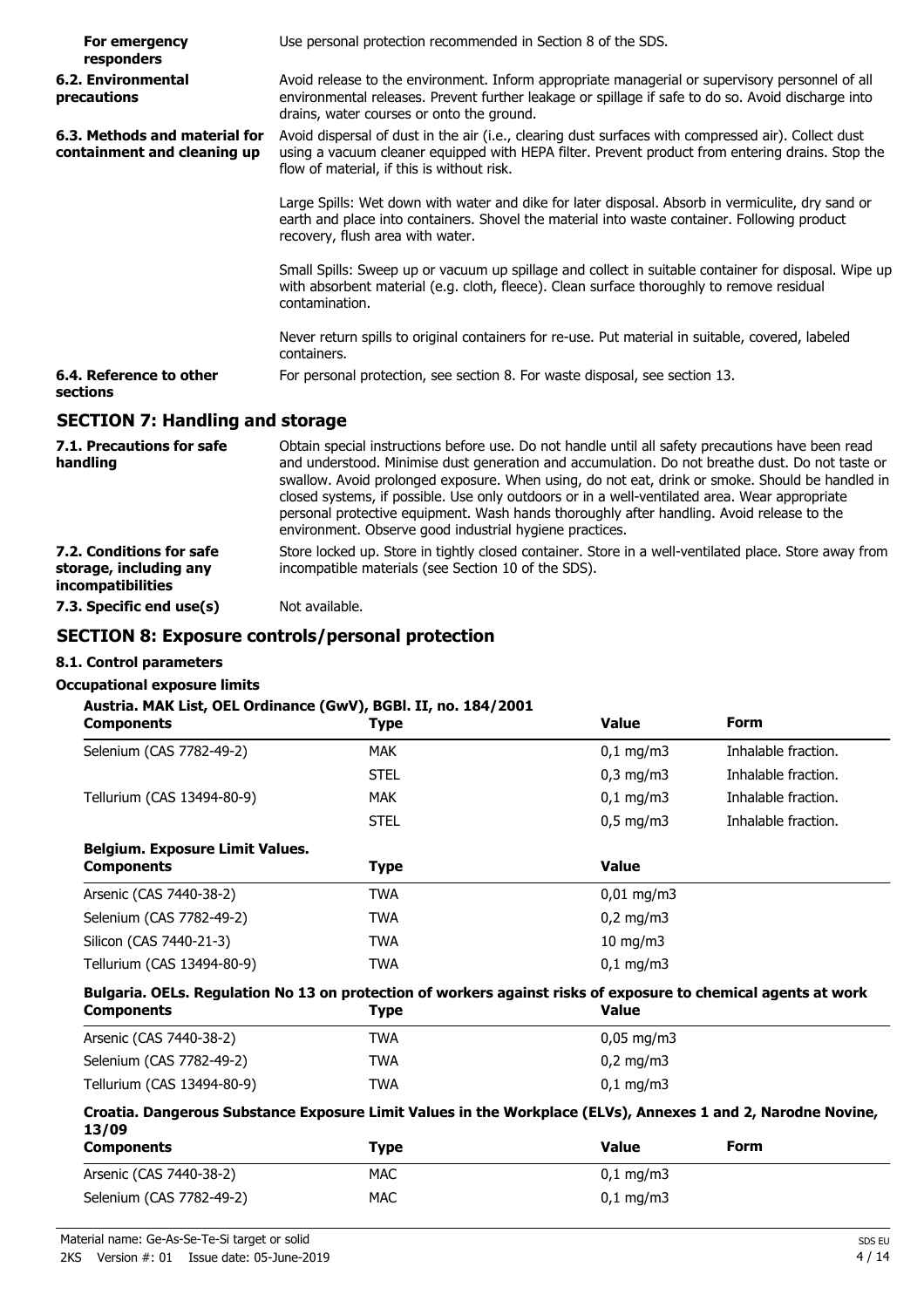| Croatia. Dangerous Substance Exposure Limit Values in the Workplace (ELVs), Annexes 1 and 2, Narodne Novine,<br>13/09                            |             |                |                     |
|--------------------------------------------------------------------------------------------------------------------------------------------------|-------------|----------------|---------------------|
| <b>Components</b>                                                                                                                                | <b>Type</b> | <b>Value</b>   | <b>Form</b>         |
| Silicon (CAS 7440-21-3)                                                                                                                          | <b>STEL</b> | 4 mg/m $3$     | Respirable dust.    |
|                                                                                                                                                  |             | $10$ mg/m $3$  | Total dust.         |
| Tellurium (CAS 13494-80-9)                                                                                                                       | <b>MAC</b>  | $0,1$ mg/m3    |                     |
| Cyprus. OELs. Control of factory atmosphere and dangerous substances in factories regulation, PI 311/73, as<br>amended.                          |             |                |                     |
| <b>Components</b>                                                                                                                                | <b>Type</b> | <b>Value</b>   |                     |
| Arsenic (CAS 7440-38-2)                                                                                                                          | <b>TWA</b>  | $0,01$ mg/m3   |                     |
| Selenium (CAS 7782-49-2)                                                                                                                         | <b>TWA</b>  | $0,2$ mg/m3    |                     |
| <b>Czech Republic. OELs. Government Decree 361</b>                                                                                               |             |                |                     |
| <b>Components</b>                                                                                                                                | <b>Type</b> | <b>Value</b>   |                     |
| Arsenic (CAS 7440-38-2)                                                                                                                          | Ceiling     | $0,4$ mg/m3    |                     |
|                                                                                                                                                  | <b>TWA</b>  | $0,1$ mg/m3    |                     |
| Selenium (CAS 7782-49-2)                                                                                                                         | Ceiling     | $0,2$ mg/m3    |                     |
|                                                                                                                                                  | <b>TWA</b>  | $0,1$ mg/m3    |                     |
| Tellurium (CAS 13494-80-9)                                                                                                                       | Ceiling     | $0,5$ mg/m3    |                     |
|                                                                                                                                                  | <b>TWA</b>  | $0,1$ mg/m3    |                     |
| <b>Denmark. Exposure Limit Values</b><br><b>Components</b>                                                                                       | <b>Type</b> | <b>Value</b>   | Form                |
| Silicon (CAS 7440-21-3)                                                                                                                          | <b>TLV</b>  | $10$ mg/m $3$  |                     |
| Tellurium (CAS 13494-80-9)                                                                                                                       | <b>TLV</b>  | $0,1$ mg/m3    | Dust.               |
|                                                                                                                                                  |             |                |                     |
| Estonia. OELs. Occupational Exposure Limits of Hazardous Substances. (Annex of Regulation No. 293 of 18<br>September 2001)                       |             |                |                     |
| <b>Components</b>                                                                                                                                | <b>Type</b> | <b>Value</b>   | Form                |
| Arsenic (CAS 7440-38-2)                                                                                                                          | <b>TWA</b>  | $0,03$ mg/m3   |                     |
| Selenium (CAS 7782-49-2)                                                                                                                         | <b>TWA</b>  | $0,1$ mg/m3    |                     |
| Silicon (CAS 7440-21-3)                                                                                                                          | <b>TWA</b>  | 5 mg/m $3$     | Respirable dust.    |
|                                                                                                                                                  |             | 10 mg/m3       |                     |
| Tellurium (CAS 13494-80-9)                                                                                                                       | <b>TWA</b>  | $0,1$ mg/m3    |                     |
| <b>Finland. Workplace Exposure Limits</b>                                                                                                        |             |                |                     |
| <b>Components</b>                                                                                                                                | <b>Type</b> | <b>Value</b>   |                     |
| Arsenic (CAS 7440-38-2)                                                                                                                          | <b>TWA</b>  | $0,01$ mg/m3   |                     |
| Selenium (CAS 7782-49-2)                                                                                                                         | <b>STEL</b> | $0,3$ mg/m $3$ |                     |
|                                                                                                                                                  | <b>TWA</b>  | $0,1$ mg/m3    |                     |
| Tellurium (CAS 13494-80-9)                                                                                                                       | <b>STEL</b> | $0,3$ mg/m $3$ |                     |
|                                                                                                                                                  | <b>TWA</b>  | $0,1$ mg/m3    |                     |
| France. Threshold Limit Values (VLEP) for Occupational Exposure to Chemicals in France, INRS ED 984<br><b>Components</b>                         | <b>Type</b> | <b>Value</b>   |                     |
| Silicon (CAS 7440-21-3)                                                                                                                          | <b>VME</b>  | $10$ mg/m $3$  |                     |
| Regulatory status: Indicative limit (VL)                                                                                                         |             |                |                     |
| Tellurium (CAS 13494-80-9)                                                                                                                       | VME         | $0,1$ mg/m3    |                     |
| Regulatory status: Indicative limit (VL)                                                                                                         |             |                |                     |
| Germany. DFG MAK List (advisory OELs). Commission for the Investigation of Health Hazards of Chemical<br><b>Compounds in the Work Area (DFG)</b> |             |                |                     |
| <b>Components</b>                                                                                                                                | <b>Type</b> | <b>Value</b>   | <b>Form</b>         |
| Selenium (CAS 7782-49-2)                                                                                                                         | <b>TWA</b>  | $0,02$ mg/m3   | Inhalable fraction. |
| Germany. TRGS 900, Limit Values in the Ambient Air at the Workplace<br><b>Components</b>                                                         | <b>Type</b> | <b>Value</b>   | <b>Form</b>         |
| Selenium (CAS 7782-49-2)                                                                                                                         | <b>AGW</b>  | $0,05$ mg/m3   | Inhalable fraction. |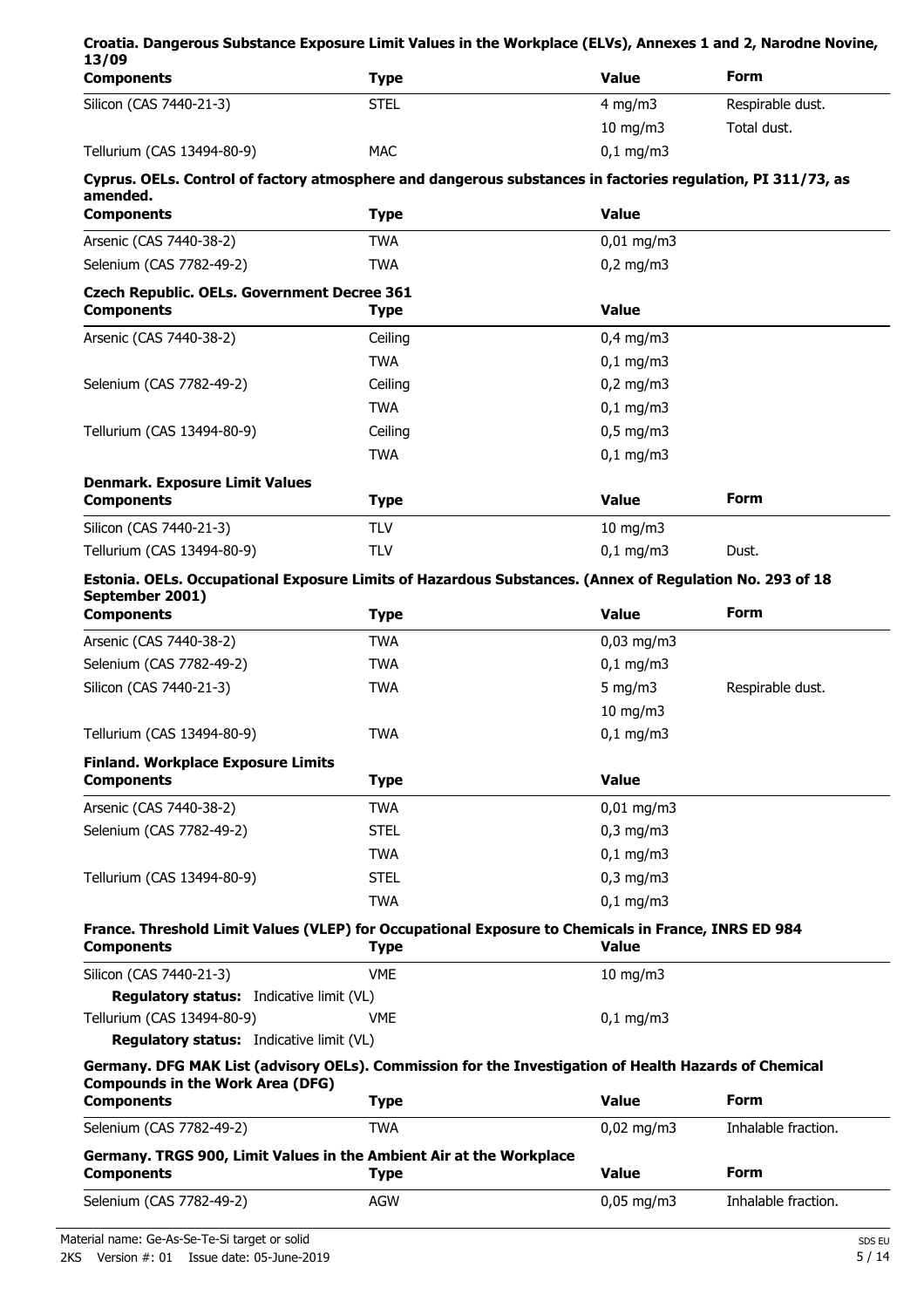| Greece. OELs (Decree No. 90/1999, as amended)<br><b>Components</b>                                               | <b>Type</b> | <b>Value</b>           | Form                  |
|------------------------------------------------------------------------------------------------------------------|-------------|------------------------|-----------------------|
| Arsenic (CAS 7440-38-2)                                                                                          | <b>TWA</b>  | $0,1$ mg/m3            |                       |
| Selenium (CAS 7782-49-2)                                                                                         | <b>TWA</b>  | $0,2$ mg/m3            |                       |
| Silicon (CAS 7440-21-3)                                                                                          | <b>TWA</b>  | $5$ mg/m $3$           | Respirable.           |
|                                                                                                                  |             | 10 mg/m3               | Inhalable             |
| Tellurium (CAS 13494-80-9)                                                                                       | <b>TWA</b>  | $0,1$ mg/m3            |                       |
| Hungary. OELs. Joint Decree on Chemical Safety of Workplaces<br><b>Components</b>                                | Type        | <b>Value</b>           |                       |
| Arsenic (CAS 7440-38-2)                                                                                          | Ceiling     | $0,01$ mg/m3           |                       |
| Selenium (CAS 7782-49-2)                                                                                         | <b>STEL</b> | $0,4$ mg/m3            |                       |
|                                                                                                                  | <b>TWA</b>  | $0,1$ mg/m3            |                       |
| Iceland. OELs. Regulation 154/1999 on occupational exposure limits<br><b>Components</b>                          | <b>Type</b> | <b>Value</b>           | Form                  |
| Arsenic (CAS 7440-38-2)                                                                                          | <b>TWA</b>  | $0,01$ mg/m3           |                       |
| Selenium (CAS 7782-49-2)                                                                                         | <b>TWA</b>  | $0,1$ mg/m3            |                       |
| Silicon (CAS 7440-21-3)                                                                                          | <b>TWA</b>  | $0,7$ mg/m3            |                       |
|                                                                                                                  |             | $0,5$ ppm              |                       |
| Tellurium (CAS 13494-80-9)                                                                                       | <b>TWA</b>  | $0,1$ mg/m3            | Dust.                 |
| <b>Ireland. Occupational Exposure Limits</b><br><b>Components</b>                                                | <b>Type</b> | <b>Value</b>           | <b>Form</b>           |
| Arsenic (CAS 7440-38-2)                                                                                          | <b>TWA</b>  | $0,01$ mg/m3           |                       |
| Selenium (CAS 7782-49-2)                                                                                         | <b>TWA</b>  | $0,1$ mg/m3            |                       |
| Silicon (CAS 7440-21-3)                                                                                          | <b>TWA</b>  | $4$ mg/m $3$           | Respirable dust.      |
|                                                                                                                  |             | $10$ mg/m $3$          | Total inhalable dust. |
| Tellurium (CAS 13494-80-9)                                                                                       | <b>TWA</b>  | $0,1$ mg/m3            |                       |
|                                                                                                                  |             |                        |                       |
| <b>Italy. Occupational Exposure Limits</b><br><b>Components</b>                                                  | <b>Type</b> | <b>Value</b>           |                       |
| Arsenic (CAS 7440-38-2)                                                                                          | <b>TWA</b>  | 0,01 mg/m3             |                       |
| Selenium (CAS 7782-49-2)                                                                                         | <b>TWA</b>  | $0.2 \text{ ma/m}$ 3   |                       |
| Tellurium (CAS 13494-80-9)                                                                                       | <b>TWA</b>  | $0,1$ mg/m3            |                       |
| Latvia. OELs. Occupational exposure limit values of chemical substances in work environment<br><b>Components</b> | Type        | Value                  |                       |
| Tellurium (CAS 13494-80-9)                                                                                       | <b>TWA</b>  | $0,01$ mg/m3           |                       |
| Lithuania. OELs. Limit Values for Chemical Substances, General Requirements<br><b>Components</b>                 | Type        | <b>Value</b>           |                       |
| Arsenic (CAS 7440-38-2)                                                                                          | <b>TWA</b>  | $0,03$ mg/m3           |                       |
| Germanium (CAS<br>7440-56-4)                                                                                     | <b>TWA</b>  | 2 mg/m $3$             |                       |
| Selenium (CAS 7782-49-2)                                                                                         | <b>TWA</b>  | $0,1$ mg/m3            |                       |
| Tellurium (CAS 13494-80-9)                                                                                       | <b>TWA</b>  | $0,1$ mg/m3            |                       |
| <b>Netherlands. OELs (binding)</b><br><b>Components</b>                                                          | <b>Type</b> | <b>Value</b>           |                       |
| Arsenic (CAS 7440-38-2)                                                                                          | <b>TWA</b>  | 0,0028 mg/m3           |                       |
| Norway. Administrative Norms for Contaminants in the Workplace<br><b>Components</b>                              | <b>Type</b> | <b>Value</b>           |                       |
| Arsenic (CAS 7440-38-2)                                                                                          | <b>TLV</b>  | $0,01 \,\mathrm{mg/m}$ |                       |
| Selenium (CAS 7782-49-2)                                                                                         | <b>TLV</b>  | $0,05$ mg/m3           |                       |
| Silicon (CAS 7440-21-3)                                                                                          | <b>TLV</b>  | $10$ mg/m $3$          |                       |
| Tellurium (CAS 13494-80-9)                                                                                       | <b>TLV</b>  | $0,1$ mg/m3            |                       |
|                                                                                                                  |             |                        |                       |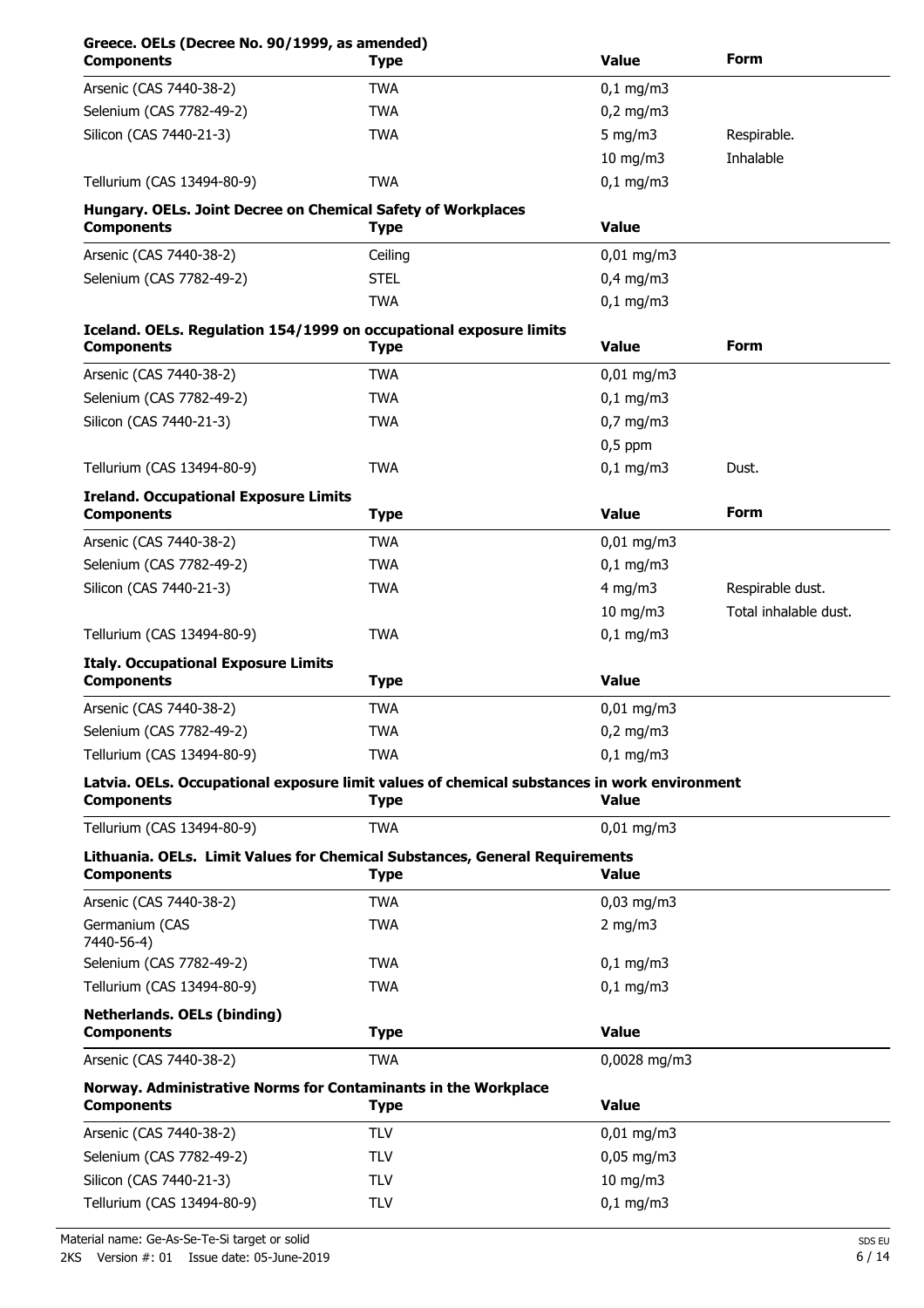## **Ordinance of the Minister of Labour and Social Policy on 6 June 2014 on the maximum permissible concentrations and intensities of harmful health factors in the work environment, Journal of Laws 2014, item 817**

| <b>Components</b>          | Type        | <b>Value</b>           |  |
|----------------------------|-------------|------------------------|--|
| Arsenic (CAS 7440-38-2)    | TWA         | $0,01 \text{ mg/m}$ 3  |  |
| Selenium (CAS 7782-49-2)   | <b>STEL</b> | $0,3$ mg/m $3$         |  |
|                            | <b>TWA</b>  | $0,1 \, \text{mg/m}$   |  |
| Tellurium (CAS 13494-80-9) | <b>STEL</b> | $0,03 \,\mathrm{mg/m}$ |  |
|                            | <b>TWA</b>  | $0,01 \text{ mg/m}$ 3  |  |
|                            |             |                        |  |

## **Portugal. VLEs. Norm on occupational exposure to chemical agents (NP 1796)**

| <b>Components</b>          | Type       | <b>Value</b>             |  |
|----------------------------|------------|--------------------------|--|
| Arsenic (CAS 7440-38-2)    | <b>TWA</b> | $0.01 \,\mathrm{mq/m}$ 3 |  |
| Selenium (CAS 7782-49-2)   | <b>TWA</b> | $0.2 \text{ mg/m}$ 3     |  |
| Tellurium (CAS 13494-80-9) | <b>TWA</b> | $0.1 \,\mathrm{mq/m}$ 3  |  |

# **Romania. OELs. Protection of workers from exposure to chemical agents at the workplace**

| <b>Components</b>            | Type        | <b>Value</b>     |  |
|------------------------------|-------------|------------------|--|
| Arsenic (CAS 7440-38-2)      | <b>STEL</b> | $0,1$ mg/m3      |  |
|                              | <b>TWA</b>  | $0,01$ mg/m3     |  |
| Germanium (CAS<br>7440-56-4) | <b>STEL</b> | 5 mg/m $3$       |  |
|                              | <b>TWA</b>  | $2 \text{ mg/m}$ |  |
| Selenium (CAS 7782-49-2)     | <b>STEL</b> | $0,2$ mg/m3      |  |
|                              | <b>TWA</b>  | $0,1$ mg/m3      |  |
| Tellurium (CAS 13494-80-9)   | <b>STEL</b> | $0,15$ mg/m3     |  |
|                              | <b>TWA</b>  | $0,05$ mg/m3     |  |

# **Slovakia. OELs. Regulation No. 300/2007 concerning protection of health in work with chemical agents**

| <b>Components</b>          | Type | <b>Value</b>            | <b>Form</b>          |
|----------------------------|------|-------------------------|----------------------|
| Selenium (CAS 7782-49-2)   | TWA  | $0.1 \,\mathrm{mq/m}$ 3 |                      |
| Silicon (CAS 7440-21-3)    | TWA  | 4 mg/m $3$              | Respirable fraction. |
|                            |      | $10 \text{ mg/m}$       | Inhalable fraction.  |
| Tellurium (CAS 13494-80-9) | TWA  | $0.1 \,\mathrm{mq/m}$ 3 |                      |

## **Slovenia. OELs. Regulations concerning protection of workers against risks due to exposure to chemicals while working (Official Gazette of the Republic of Slovenia)**

| <b>Components</b>                          | Type       | <b>Value</b>           | <b>Form</b>         |
|--------------------------------------------|------------|------------------------|---------------------|
| Selenium (CAS 7782-49-2)                   | TWA        | $0,1 \, \text{mg/m}$   | Inhalable fraction. |
| Tellurium (CAS 13494-80-9)                 | <b>TWA</b> | $0,1$ mg/m3            | Inhalable fraction. |
| <b>Spain. Occupational Exposure Limits</b> |            |                        |                     |
| <b>Components</b>                          | Type       | <b>Value</b>           |                     |
| Arsenic (CAS 7440-38-2)                    | TWA        | $0,01 \,\mathrm{mg/m}$ |                     |
| Selenium (CAS 7782-49-2)                   | TWA        | $0,1$ mg/m3            |                     |
| Tellurium (CAS 13494-80-9)                 | TWA        | $0.1 \text{ mg/m}$     |                     |

# **Sweden. OELs. Work Environment Authority (AV), Occupational Exposure Limit Values (AFS 2015:7)**

| <b>Components</b>                                                 | <b>Type</b> | <b>Value</b>           | <b>Form</b>          |
|-------------------------------------------------------------------|-------------|------------------------|----------------------|
| Arsenic (CAS 7440-38-2)                                           | TWA         | $0,01 \text{ mg/m}$ 3  | Total dust.          |
| Selenium (CAS 7782-49-2)                                          | <b>TWA</b>  | $0,1$ mg/m3            | Total dust.          |
| Tellurium (CAS 13494-80-9)                                        | <b>TWA</b>  | $0,1 \, \text{mg/m}$   | Total dust.          |
| Switzerland. SUVA Grenzwerte am Arbeitsplatz<br><b>Components</b> | Type        | <b>Value</b>           | <b>Form</b>          |
| Selenium (CAS 7782-49-2)                                          | <b>STEL</b> | $0,16 \text{ mg/m}$    | Inhalable fraction.  |
|                                                                   | <b>TWA</b>  | $0.02 \,\mathrm{mq/m}$ | Inhalable fraction.  |
| Silicon (CAS 7440-21-3)                                           | <b>TWA</b>  | $3 \text{ mg/m}$       | Respirable fraction. |
| Tellurium (CAS 13494-80-9)                                        | <b>STEL</b> | $0,2$ mg/m3            | Inhalable fraction.  |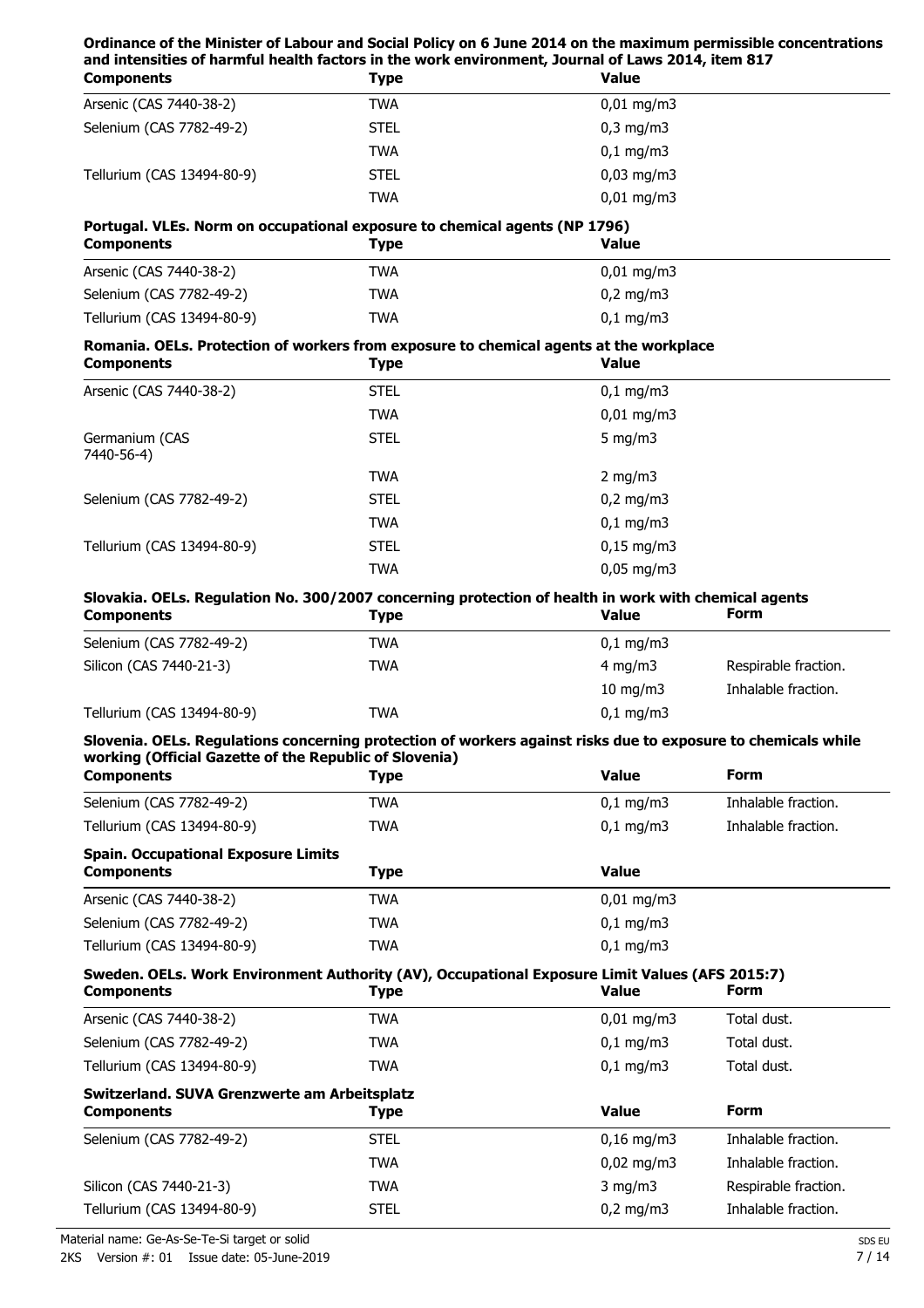# **Switzerland. SUVA Grenzwerte am Arbeitsplatz**

| <b>Components</b>                                              | <b>Type</b> | <b>Value</b>         | <b>Form</b>         |
|----------------------------------------------------------------|-------------|----------------------|---------------------|
|                                                                | <b>TWA</b>  | $0,1 \, \text{mg/m}$ | Inhalable fraction. |
| UK. EH40 Workplace Exposure Limits (WELs)<br><b>Components</b> | <b>Type</b> | <b>Value</b>         | <b>Form</b>         |
| Arsenic (CAS 7440-38-2)                                        | <b>TWA</b>  | $0,1 \, \text{mg/m}$ |                     |
| Selenium (CAS 7782-49-2)                                       | TWA         | $0,1 \, \text{mg/m}$ |                     |
| Silicon (CAS 7440-21-3)                                        | TWA         | 4 mg/m $3$           | Respirable dust.    |
|                                                                |             | $10 \text{ mg/m}$    | Inhalable dust.     |
| Tellurium (CAS 13494-80-9)                                     | <b>TWA</b>  | $0,1 \, \text{mg/m}$ |                     |

#### **Biological limit values**

| Croatia. BLV. Dangerous Substance Exposure Limit Values at Workplace, Annexes 4 (as amended) |               |                    |                 |                      |  |
|----------------------------------------------------------------------------------------------|---------------|--------------------|-----------------|----------------------|--|
| <b>Components</b>                                                                            | Value         | <b>Determinant</b> | <b>Specimen</b> | <b>Sampling Time</b> |  |
| Arsenic (CAS 7440-38-2)                                                                      | 70 ua/l       | Arsenic            | Urine           | ж                    |  |
|                                                                                              | $0.93$ umol/l | Arsenic            | Urine           | ж                    |  |

\* - For sampling details, please see the source document.

### **Czech Republic. Limit Values for Indictators of Biological Exposure Tests in Urine and Blood, Annex 2, Tables 1 and 2, Government Decree 432/2003 Sb.**

| <b>Components</b>       | Value                  | <b>Determinant</b> | <b>Specimen</b>        | <b>Sampling Time</b> |  |
|-------------------------|------------------------|--------------------|------------------------|----------------------|--|
| Arsenic (CAS 7440-38-2) | 0,075 µmol/mmol        | Arsenic            | Creatinine in<br>urine | ∗                    |  |
|                         | $0.05 \,\mathrm{mq/q}$ | Arsenic            | Creatinine in<br>urine | ∗                    |  |

\* - For sampling details, please see the source document.

## **Finland. HTP-arvot, App 2., Biological Limit Values, (BRA/BGV) , Social Affairs and Ministry of Health Components Value Determinant Specimen Sampling Time**

| /440-38-2<br>Arsenic<br>7∆″) <i>ا</i> | nmol/l<br>$\neg$ | 'norganic    | Urine | . |
|---------------------------------------|------------------|--------------|-------|---|
|                                       |                  | arsenic<br>. |       |   |

\* - For sampling details, please see the source document.

## **France. Biological indicators of exposure (IBE) (National Institute for Research and Security (INRS, ND 2065) Components Value Determinant Specimen Sampling Time**

| l'arsenic<br>urine<br>inorganique | Arsenic (CAS 7440-38-2) | $0.05 \,\mathrm{mq/q}$ | Métabolites de | Creatinine in |  |  |
|-----------------------------------|-------------------------|------------------------|----------------|---------------|--|--|
|-----------------------------------|-------------------------|------------------------|----------------|---------------|--|--|

\* - For sampling details, please see the source document.

### **Hungary. Chemical Safety at Workplace Ordinance Joint Decree No. 25/2000 (Annex 2): Permissible limit values of biological exposure (effect) indices**

| <b>Components</b>                   | <b>Value</b>        | <b>Determinant</b> | <b>Specimen</b>        | <b>Sampling Time</b> |  |
|-------------------------------------|---------------------|--------------------|------------------------|----------------------|--|
| Arsenic (CAS 7440-38-2)             | $0.13$ ma/a         | Arsenic            | Creatinine in<br>urine | $\ast$               |  |
|                                     | $0,2 \mu$ mol/mmol  | Arsenic            | Creatinine in<br>urine | $\ast$               |  |
| Selenium (CAS 7782-49-2) 0,075 mg/g |                     | Selenium           | Creatinine in<br>urine | $\ast$               |  |
|                                     | $0,11 \mu$ mol/mmol | <b>Selenium</b>    | Creatinine in<br>urine | $\ast$               |  |

\* - For sampling details, please see the source document.

# **Spain. Biological Limit Values (VLBs), Occupational Exposure Limits for Chemical Agents, Table 4 Components Value Determinant Specimen Sampling Time**

| Arsenic (CAS 7440-38-2) 35 µg/l |  | Arsénico<br>inorgánico más<br>metabolitos<br>metilados como<br>As | Urine | ∗ |
|---------------------------------|--|-------------------------------------------------------------------|-------|---|
|---------------------------------|--|-------------------------------------------------------------------|-------|---|

\* - For sampling details, please see the source document.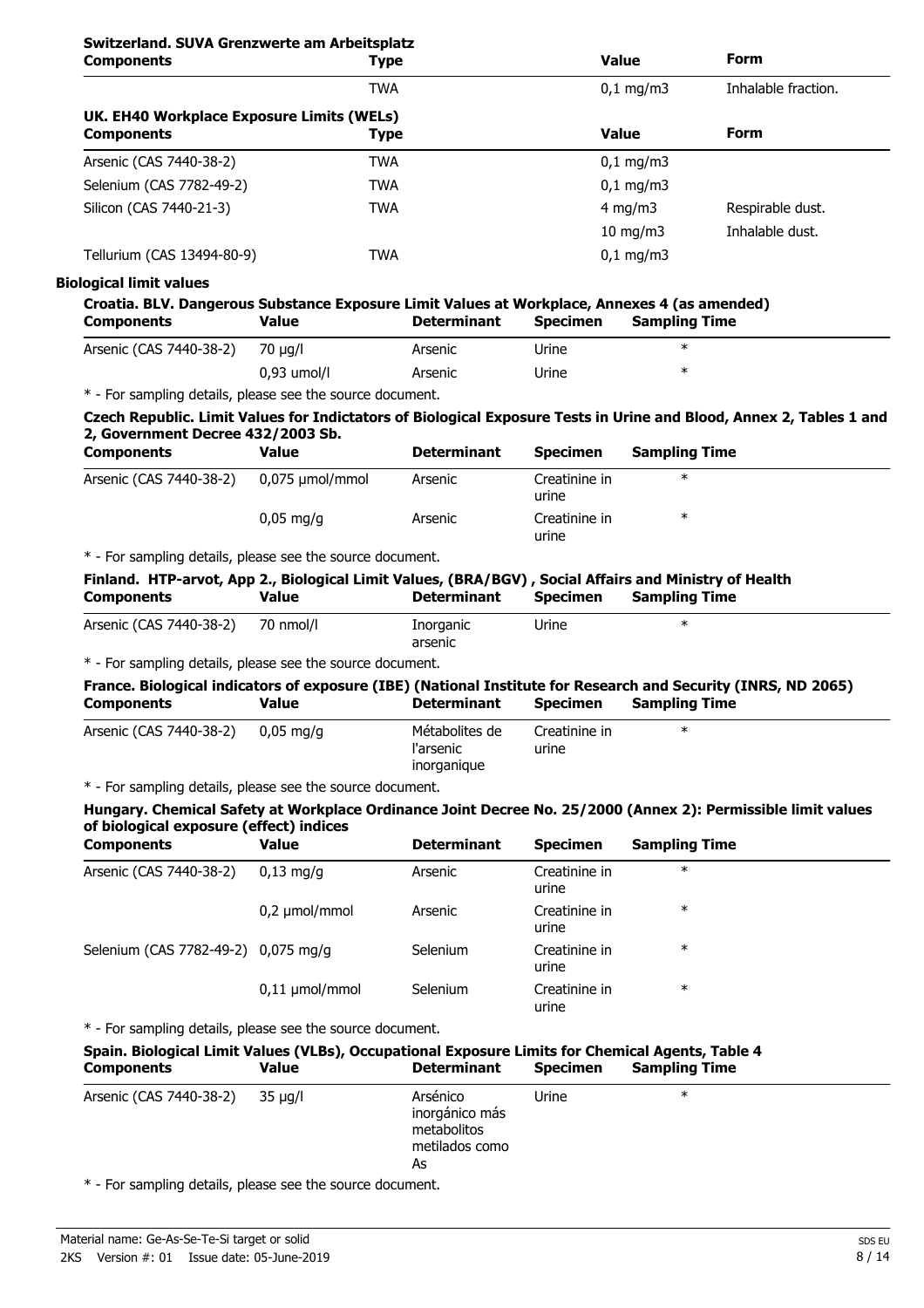| Switzerland. BAT-Werte (Biological Limit Values in the Workplace as per SUVA)<br><b>Components</b> | <b>Value</b>   | <b>Determinant</b>                                            | <b>Specimen</b> | <b>Sampling Time</b>                                                                                                                                                                                                                                                                                                                                                                                                                                                                                                                                                                                                                                                                                         |
|----------------------------------------------------------------------------------------------------|----------------|---------------------------------------------------------------|-----------------|--------------------------------------------------------------------------------------------------------------------------------------------------------------------------------------------------------------------------------------------------------------------------------------------------------------------------------------------------------------------------------------------------------------------------------------------------------------------------------------------------------------------------------------------------------------------------------------------------------------------------------------------------------------------------------------------------------------|
| Arsenic (CAS 7440-38-2)                                                                            | $50 \mu g/l$   | Anorganisches<br>Arsen und<br>methylierte<br>Metaboliten      | Urine           |                                                                                                                                                                                                                                                                                                                                                                                                                                                                                                                                                                                                                                                                                                              |
| * - For sampling details, please see the source document.                                          |                |                                                               |                 |                                                                                                                                                                                                                                                                                                                                                                                                                                                                                                                                                                                                                                                                                                              |
| <b>Recommended monitoring</b><br>procedures                                                        |                | Follow standard monitoring procedures.                        |                 |                                                                                                                                                                                                                                                                                                                                                                                                                                                                                                                                                                                                                                                                                                              |
| <b>Derived no effect levels</b><br>(DNELs)                                                         | Not available. |                                                               |                 |                                                                                                                                                                                                                                                                                                                                                                                                                                                                                                                                                                                                                                                                                                              |
| <b>Predicted no effect</b><br>concentrations (PNECs)                                               | Not available. |                                                               |                 |                                                                                                                                                                                                                                                                                                                                                                                                                                                                                                                                                                                                                                                                                                              |
| 8.2. Exposure controls                                                                             |                |                                                               |                 |                                                                                                                                                                                                                                                                                                                                                                                                                                                                                                                                                                                                                                                                                                              |
| <b>Appropriate engineering</b><br>controls                                                         |                | below the recommended exposure limits.                        |                 | Good general ventilation should be used. Ventilation rates should be matched to conditions. If<br>applicable, use process enclosures, local exhaust ventilation, or other engineering controls to<br>maintain airborne levels below recommended exposure limits. If exposure limits have not been<br>established, maintain airborne levels to an acceptable level. If engineering measures are not<br>sufficient to maintain concentrations of dust particulates below the OEL (occupational exposure<br>limit), suitable respiratory protection must be worn. If material is ground, cut, or used in any<br>operation which may generate dusts, use appropriate local exhaust ventilation to keep exposures |
| Individual protection measures, such as personal protective equipment                              |                |                                                               |                 |                                                                                                                                                                                                                                                                                                                                                                                                                                                                                                                                                                                                                                                                                                              |
| <b>General information</b>                                                                         | equipment.     |                                                               |                 | Use personal protective equipment as required. Personal protection equipment should be chosen<br>according to the CEN standards and in discussion with the supplier of the personal protective                                                                                                                                                                                                                                                                                                                                                                                                                                                                                                               |
| Eye/face protection                                                                                |                |                                                               |                 | Chemical respirator with organic vapour cartridge, full facepiece, dust and mist filter.                                                                                                                                                                                                                                                                                                                                                                                                                                                                                                                                                                                                                     |
| <b>Skin protection</b>                                                                             |                |                                                               |                 |                                                                                                                                                                                                                                                                                                                                                                                                                                                                                                                                                                                                                                                                                                              |
| - Hand protection                                                                                  |                | Wear appropriate chemical resistant gloves.                   |                 |                                                                                                                                                                                                                                                                                                                                                                                                                                                                                                                                                                                                                                                                                                              |
| - Other                                                                                            |                | Use of an impervious apron is recommended.                    |                 |                                                                                                                                                                                                                                                                                                                                                                                                                                                                                                                                                                                                                                                                                                              |
| <b>Respiratory protection</b>                                                                      |                |                                                               |                 | Chemical respirator with organic vapour cartridge, full facepiece, dust and mist filter.                                                                                                                                                                                                                                                                                                                                                                                                                                                                                                                                                                                                                     |
| <b>Thermal hazards</b>                                                                             |                | Wear appropriate thermal protective clothing, when necessary. |                 |                                                                                                                                                                                                                                                                                                                                                                                                                                                                                                                                                                                                                                                                                                              |
| <b>Hygiene measures</b>                                                                            | contaminants.  |                                                               |                 | Observe any medical surveillance requirements. Keep away from food and drink. Always observe<br>good personal hygiene measures, such as washing after handling the material and before eating,<br>drinking, and/or smoking. Routinely wash work clothing and protective equipment to remove                                                                                                                                                                                                                                                                                                                                                                                                                  |
| <b>Environmental exposure</b><br>controls                                                          |                | airborne levels to an acceptable level.                       |                 | Inform appropriate managerial or supervisory personnel of all environmental releases. Good general<br>ventilation should be used. Ventilation rates should be matched to conditions. If applicable, use<br>process enclosures, local exhaust ventilation, or other engineering controls to maintain airborne<br>levels below recommended exposure limits. If exposure limits have not been established, maintain                                                                                                                                                                                                                                                                                             |

# **SECTION 9: Physical and chemical properties**

# **9.1. Information on basic physical and chemical properties**

| Appearance                                 | Solid.                     |
|--------------------------------------------|----------------------------|
| <b>Physical state</b>                      | Solid.                     |
| Form                                       | Not available.             |
| Colour                                     | Not available.             |
| Odour                                      | Not available.             |
| <b>Odour threshold</b>                     | Not available.             |
| рH                                         | Not available.             |
| Melting point/freezing point               | 180 °C (356 °F) estimated  |
| Initial boiling point and<br>boiling range | 685 °C (1265 °F) estimated |
| Flash point                                | Not available.             |
| <b>Evaporation rate</b>                    | Not available.             |
| Flammability (solid, gas)                  | Not available.             |
|                                            |                            |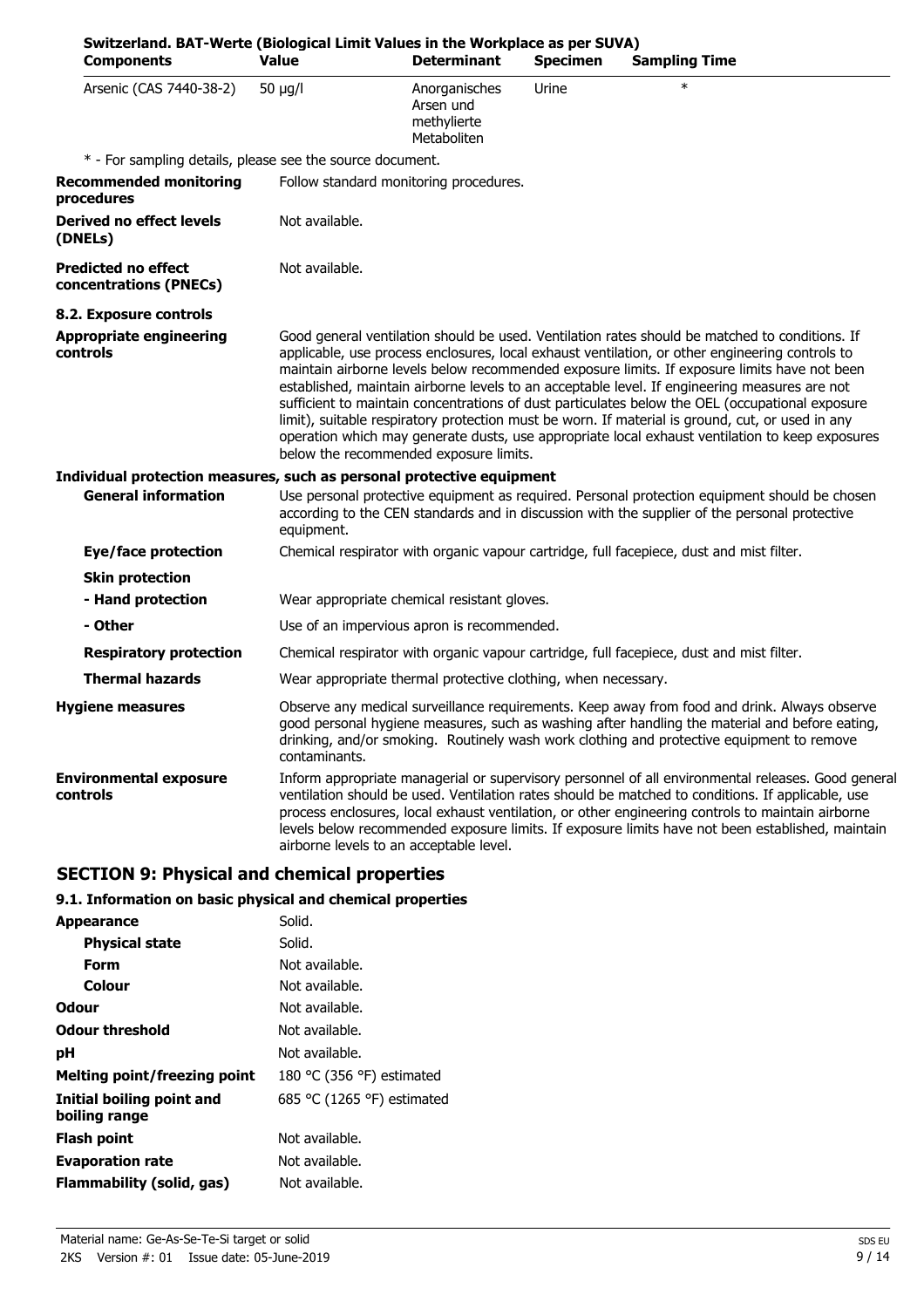# **Upper/lower flammability or explosive limits**

| Flammability limit - lower Not available.<br>(%)  |                       |
|---------------------------------------------------|-----------------------|
| <b>Flammability limit -</b><br>upper $(\%)$       | Not available.        |
| Vapour pressure                                   | 4588,29 hPa estimated |
| <b>Vapour density</b>                             | Not available.        |
| <b>Relative density</b>                           | Not available.        |
| Solubility(ies)                                   |                       |
| Solubility (water)                                | Not available.        |
| <b>Partition coefficient</b><br>(n-octanol/water) | Not available.        |
| <b>Auto-ignition temperature</b>                  | Not available.        |
| Decomposition temperature                         | Not available.        |
| <b>Viscosity</b>                                  | Not available.        |
| <b>Explosive properties</b>                       | Not explosive.        |
| <b>Oxidising properties</b>                       | Not oxidising.        |
| 9.2. Other information                            |                       |
| <b>Density</b>                                    | 5,11 g/cm3 estimated  |
| <b>Specific gravity</b>                           | 5,12 estimated        |

# **SECTION 10: Stability and reactivity**

| 10.1. Reactivity                            | The product is stable and non-reactive under normal conditions of use, storage and transport.                              |
|---------------------------------------------|----------------------------------------------------------------------------------------------------------------------------|
| 10.2. Chemical stability                    | Material is stable under normal conditions.                                                                                |
| 10.3. Possibility of hazardous<br>reactions | No dangerous reaction known under conditions of normal use.                                                                |
| 10.4. Conditions to avoid                   | Keep away from heat, hot surfaces, sparks, open flames and other ignition sources. Contact with<br>incompatible materials. |
| 10.5. Incompatible materials                | Acids. Strong oxidising agents. Chlorine.                                                                                  |
| 10.6. Hazardous<br>decomposition products   | No hazardous decomposition products are known.                                                                             |

## **SECTION 11: Toxicological information**

**General information CCCUPATION** Occupational exposure to the substance or mixture may cause adverse effects.

### **Information on likely routes of exposure**

| <b>Inhalation</b>   | Toxic if inhaled.                                                  |
|---------------------|--------------------------------------------------------------------|
| <b>Skin contact</b> | Dust or powder may irritate the skin.                              |
| Eye contact         | Dust may irritate the eyes.                                        |
| <b>Ingestion</b>    | Toxic if swallowed.                                                |
| <b>Symptoms</b>     | Headache. Dusts may irritate the respiratory tract, skin and eyes. |

## **11.1. Information on toxicological effects**

| <b>Acute toxicity</b>                       | Toxic if inhaled. Toxic if swallowed.                                       |                                                                             |  |
|---------------------------------------------|-----------------------------------------------------------------------------|-----------------------------------------------------------------------------|--|
| <b>Components</b>                           | <b>Species</b>                                                              | <b>Test Results</b>                                                         |  |
| Tellurium (CAS 13494-80-9)                  |                                                                             |                                                                             |  |
| <b>Acute</b>                                |                                                                             |                                                                             |  |
| Oral                                        |                                                                             |                                                                             |  |
| LD50                                        | Rat                                                                         | 83 mg/kg                                                                    |  |
| <b>Skin corrosion/irritation</b>            |                                                                             | Due to partial or complete lack of data the classification is not possible. |  |
| Serious eye damage/eye<br><i>irritation</i> |                                                                             | Due to partial or complete lack of data the classification is not possible. |  |
| <b>Respiratory sensitisation</b>            |                                                                             | Due to partial or complete lack of data the classification is not possible. |  |
| <b>Skin sensitisation</b>                   | Due to partial or complete lack of data the classification is not possible. |                                                                             |  |
| <b>Germ cell mutagenicity</b>               | Due to partial or complete lack of data the classification is not possible. |                                                                             |  |
| Carcinogenicity                             | May cause cancer.                                                           |                                                                             |  |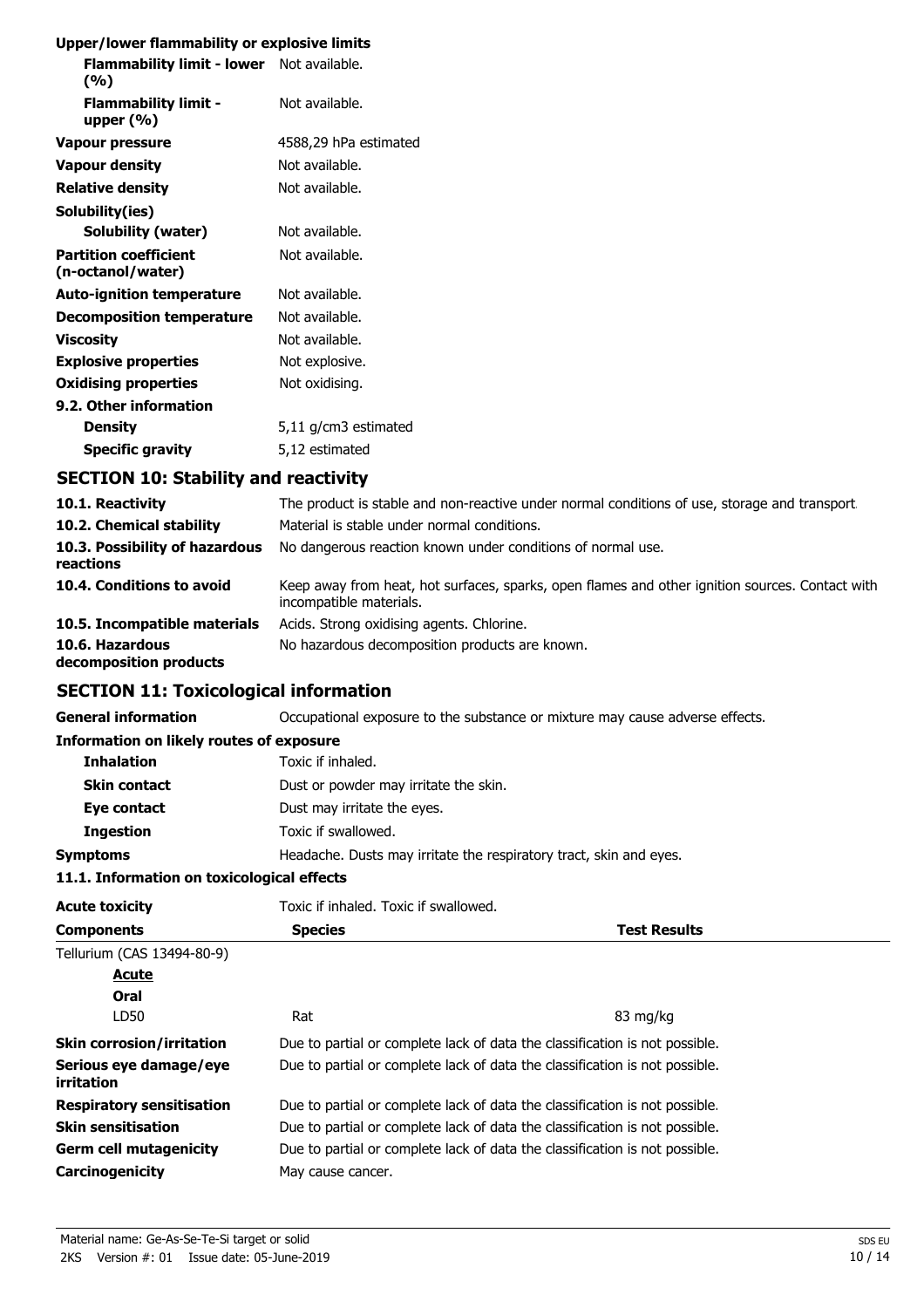| at work (as amended)                                          |                                                                             | Hungary. 26/2000 EüM Ordinance on protection against and preventing risk relating to exposure to carcinogens |                                                     |
|---------------------------------------------------------------|-----------------------------------------------------------------------------|--------------------------------------------------------------------------------------------------------------|-----------------------------------------------------|
| Not listed.                                                   |                                                                             |                                                                                                              |                                                     |
| <b>IARC Monographs. Overall Evaluation of Carcinogenicity</b> |                                                                             |                                                                                                              |                                                     |
| Arsenic (CAS 7440-38-2)                                       |                                                                             | 1 Carcinogenic to humans.                                                                                    |                                                     |
| Selenium (CAS 7782-49-2)                                      |                                                                             |                                                                                                              | 3 Not classifiable as to carcinogenicity to humans. |
| <b>Reproductive toxicity</b>                                  |                                                                             | Due to partial or complete lack of data the classification is not possible.                                  |                                                     |
| Specific target organ toxicity<br>- single exposure           |                                                                             | Due to partial or complete lack of data the classification is not possible.                                  |                                                     |
| Specific target organ toxicity<br>- repeated exposure         |                                                                             | May cause damage to organs through prolonged or repeated exposure.                                           |                                                     |
| Aspiration hazard                                             | Due to partial or complete lack of data the classification is not possible. |                                                                                                              |                                                     |
| Mixture versus substance<br>information                       | No information available.                                                   |                                                                                                              |                                                     |
| <b>Other information</b>                                      | Not available.                                                              |                                                                                                              |                                                     |
| <b>SECTION 12: Ecological information</b>                     |                                                                             |                                                                                                              |                                                     |
| 12.1. Toxicity                                                |                                                                             | Very toxic to aquatic life with long lasting effects.                                                        |                                                     |
| Product                                                       |                                                                             | <b>Species</b>                                                                                               | <b>Test Results</b>                                 |
| Ge-As-Se-Te-Si target or solid                                |                                                                             |                                                                                                              |                                                     |
| <b>Aquatic</b>                                                |                                                                             |                                                                                                              |                                                     |
| <b>Fish</b>                                                   | <b>LC50</b>                                                                 | Fish                                                                                                         | 30,9375 mg/l, 96 hours estimated                    |
| Components                                                    |                                                                             | <b>Species</b>                                                                                               | <b>Test Results</b>                                 |
| Arsenic (CAS 7440-38-2)                                       |                                                                             |                                                                                                              |                                                     |
| <b>Aquatic</b>                                                |                                                                             |                                                                                                              |                                                     |
| <b>Fish</b>                                                   | LC50                                                                        | Fathead minnow (Pimephales promelas) 9,9 mg/l, 96 hours                                                      |                                                     |
| 12.2. Persistence and<br>degradability                        |                                                                             | No data is available on the degradability of this product.                                                   |                                                     |

## **Bioconcentration factor (BCF)** Not available. **12.4. Mobility in soil** No data available. **12.5. Results of PBT and** Not a PBT or vPvB substance or mixture. **vPvB assessment 12.6. Other adverse effects** No other adverse environmental effects (e.g. ozone depletion, photochemical ozone creation potential, endocrine disruption, global warming potential) are expected from this component. **12.7. Additional information Estonia Dangerous substances in groundwater Data** Arsenic (CAS 7440-38-2) ARSENIC (AS) 100 ug/l

### ARSENIC (AS) 5 ug/l Selenium (CAS 7782-49-2) Selenium (Se) 5 ug/l Selenium (Se) 50 ug/l **Estonia Dangerous substances in soil Data** Arsenic (CAS 7440-38-2) ARSENIC (AS) 20 mg/kg ARSENIC (AS) 30 mg/kg ARSENIC (AS) 50 mg/kg Selenium (CAS 7782-49-2) Selenium (Se) 1 mg/kg Selenium (Se) 20 mg/kg Selenium (Se) 5 mg/kg

Not available.

## **SECTION 13: Disposal considerations**

12.3. Bioaccumulative No data available.

## **13.1. Waste treatment methods**

**Residual waste**

**potential**

**Partition coefficient n-octanol/water (log Kow)**

> Dispose of in accordance with local regulations. Empty containers or liners may retain some product residues. This material and its container must be disposed of in a safe manner (see: Disposal instructions).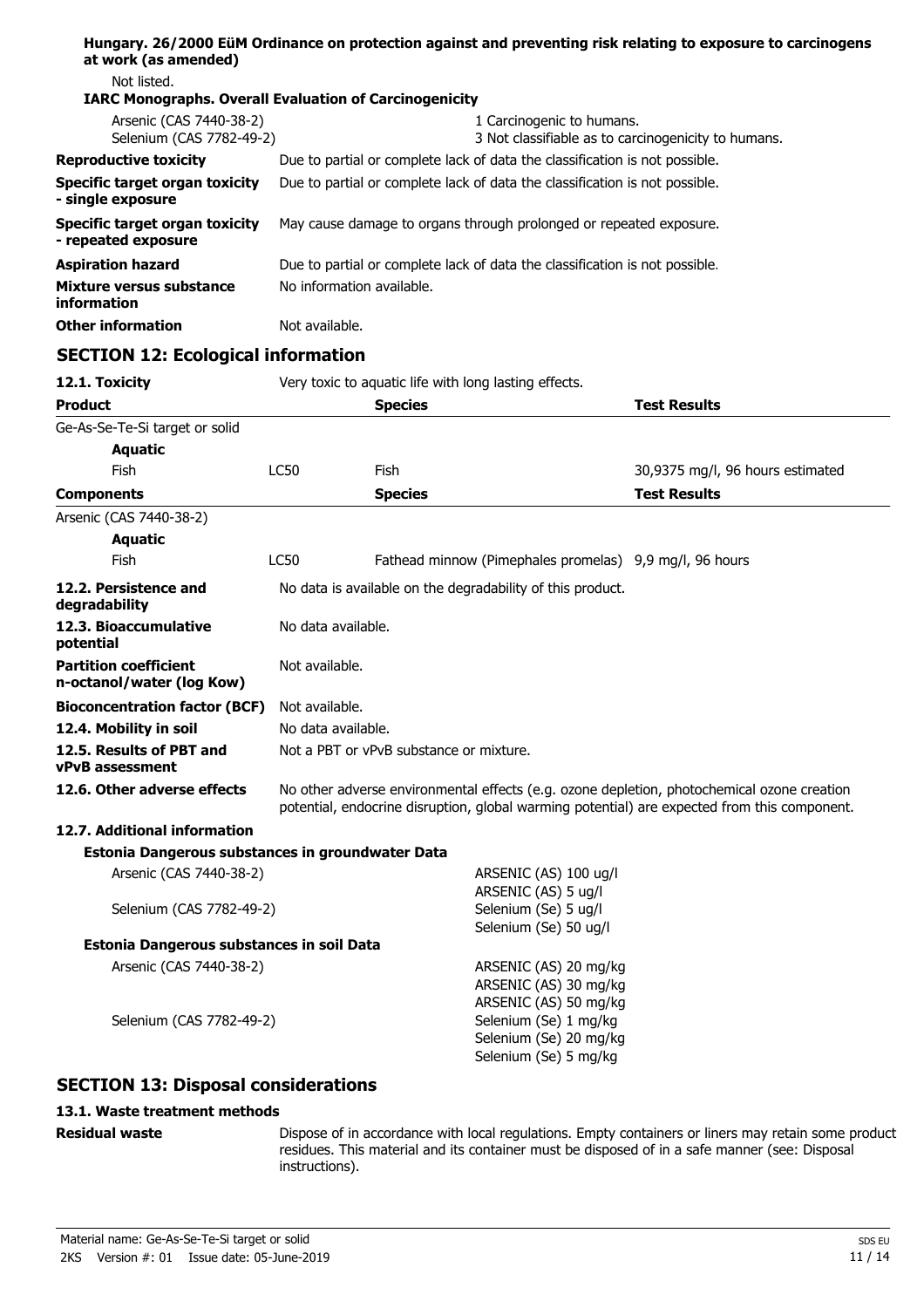| <b>Contaminated packaging</b>          | Since emptied containers may retain product residue, follow label warnings even after container is<br>emptied. Empty containers should be taken to an approved waste handling site for recycling or<br>disposal.                                                                                                                                  |
|----------------------------------------|---------------------------------------------------------------------------------------------------------------------------------------------------------------------------------------------------------------------------------------------------------------------------------------------------------------------------------------------------|
| EU waste code                          | The Waste code should be assigned in discussion between the user, the producer and the waste<br>disposal company.                                                                                                                                                                                                                                 |
| <b>Disposal</b><br>methods/information | Collect and reclaim or dispose in sealed containers at licensed waste disposal site. Do not allow this<br>material to drain into sewers/water supplies. Do not contaminate ponds, waterways or ditches with<br>chemical or used container. Dispose of contents/container in accordance with<br>local/regional/national/international regulations. |
| <b>Special precautions</b>             | Dispose in accordance with all applicable regulations.                                                                                                                                                                                                                                                                                            |

## **SECTION 14: Transport information**

#### **ADR**

**14.1. UN number** UN3178 **14.2. UN proper shipping** Flammable solid, inorganic, n.o.s. (Silicon) **name Class** 4.1 **14.3. Transport hazard class(es) Subsidiary risk Label(s)** 4.1 **Hazard No. (ADR)** 40 **Tunnel restriction** E **code** 14.4. Packing group **III 14.5. Environmental** Yes **hazards 14.6. Special precautions** Read safety instructions, SDS and emergency procedures before handling. **for user RID 14.1. UN number** UN3178 **14.2. UN proper shipping** Flammable solid, inorganic, n.o.s. (Silicon) **name Class** 4.1 **14.3. Transport hazard class(es) Subsidiary risk Label(s)** 4.1 **14.4. Packing group III 14.5. Environmental** Yes **hazards 14.6. Special precautions** Read safety instructions, SDS and emergency procedures before handling. **for user ADN 14.1. UN number** UN3178 **14.2. UN proper shipping** Flammable solid, inorganic, n.o.s. (Silicon) **name Class** 4.1 **14.3. Transport hazard class(es) Subsidiary risk** - Label(s) **14.4. Packing group III 14.5. Environmental** Yes **hazards 14.6. Special precautions** Read safety instructions, SDS and emergency procedures before handling. **for user IATA** 14.1. - 14.6.: Not regulated as dangerous goods.

### **IMDG**

14.1. - 14.6.: Not regulated as dangerous goods.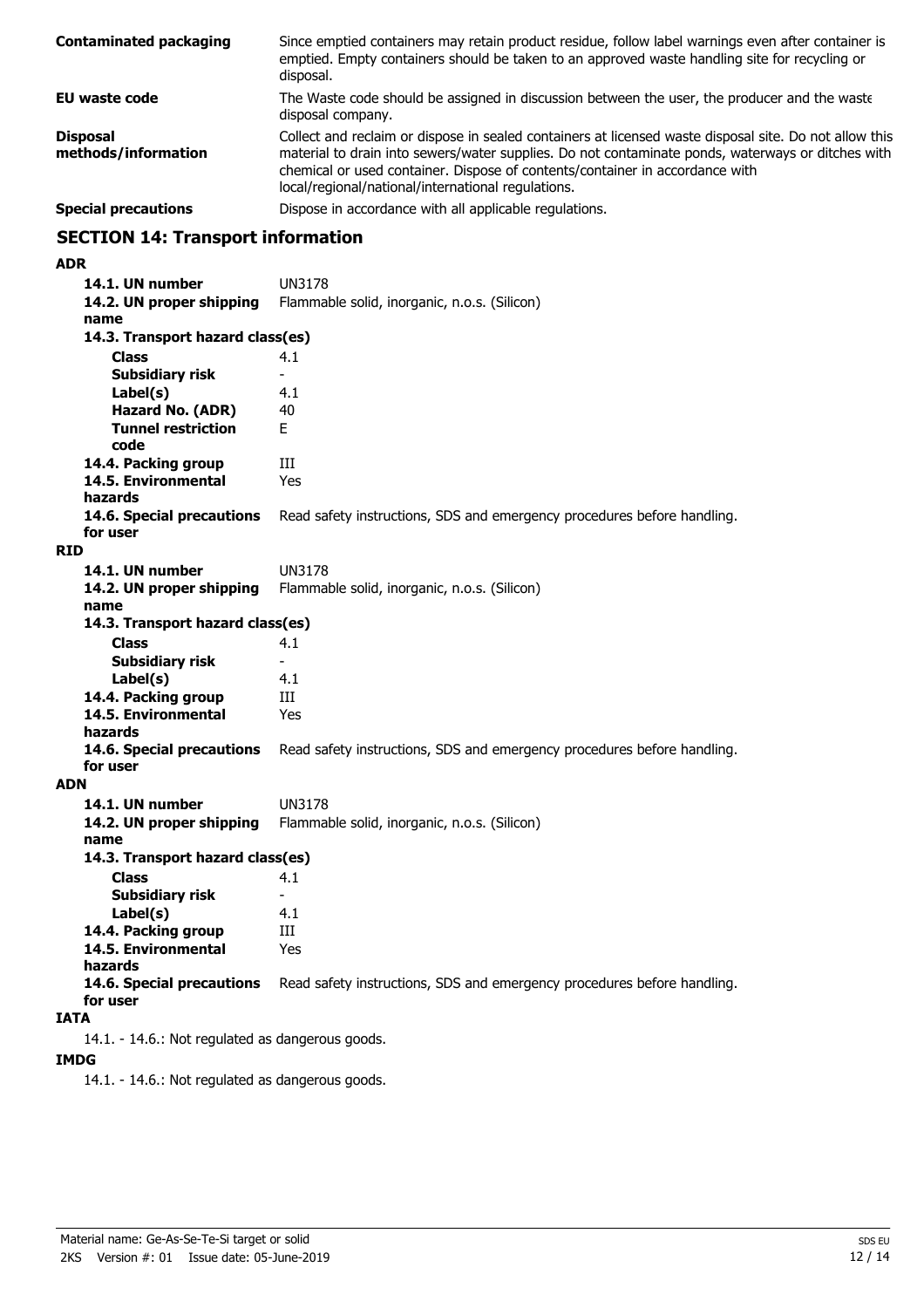

**Marine pollutant**



## **SECTION 15: Regulatory information**

**15.1. Safety, health and environmental regulations/legislation specific for the substance or mixture**

### **EU regulations**

**Regulation (EC) No. 1005/2009 on substances that deplete the ozone layer, Annex I and II, as amended** Not listed. **Regulation (EC) No. 850/2004 On persistent organic pollutants, Annex I as amended** Not listed.

**Regulation (EU) No. 649/2012 concerning the export and import of dangerous chemicals, Annex I, Part 1 as amended**

#### Not listed.

**Regulation (EU) No. 649/2012 concerning the export and import of dangerous chemicals, Annex I, Part 2 as amended**

Not listed.

**Regulation (EU) No. 649/2012 concerning the export and import of dangerous chemicals, Annex I, Part 3 as amended**

Not listed.

**Regulation (EU) No. 649/2012 concerning the export and import of dangerous chemicals, Annex V as amended** Not listed.

- **Regulation (EC) No. 166/2006 Annex II Pollutant Release and Transfer Registry, as amended** Arsenic (CAS 7440-38-2)
- **Regulation (EC) No. 1907/2006, REACH Article 59(10) Candidate List as currently published by ECHA** Not listed.

## **Authorisations**

**Regulation (EC) No. 1907/2006, REACH Annex XIV Substances subject to authorization, as amended** Not listed.

### **Restrictions on use**

**Regulation (EC) No. 1907/2006, REACH Annex XVII Substances subject to restriction on marketing and use as amended**

Arsenic (CAS 7440-38-2)

**Directive 2004/37/EC: on the protection of workers from the risks related to exposure to carcinogens and mutagens at work, as amended.**

Not listed.

### **Other EU regulations**

## **Directive 2012/18/EU on major accident hazards involving dangerous substances, as amended**

Arsenic (CAS 7440-38-2)

Selenium (CAS 7782-49-2)

### **Other regulations**

The product is classified and labelled in accordance with Regulation (EC) 1272/2008 (CLP Regulation) as amended. This Safety Data Sheet complies with the requirements of Regulation (EC) No 1907/2006, as amended.